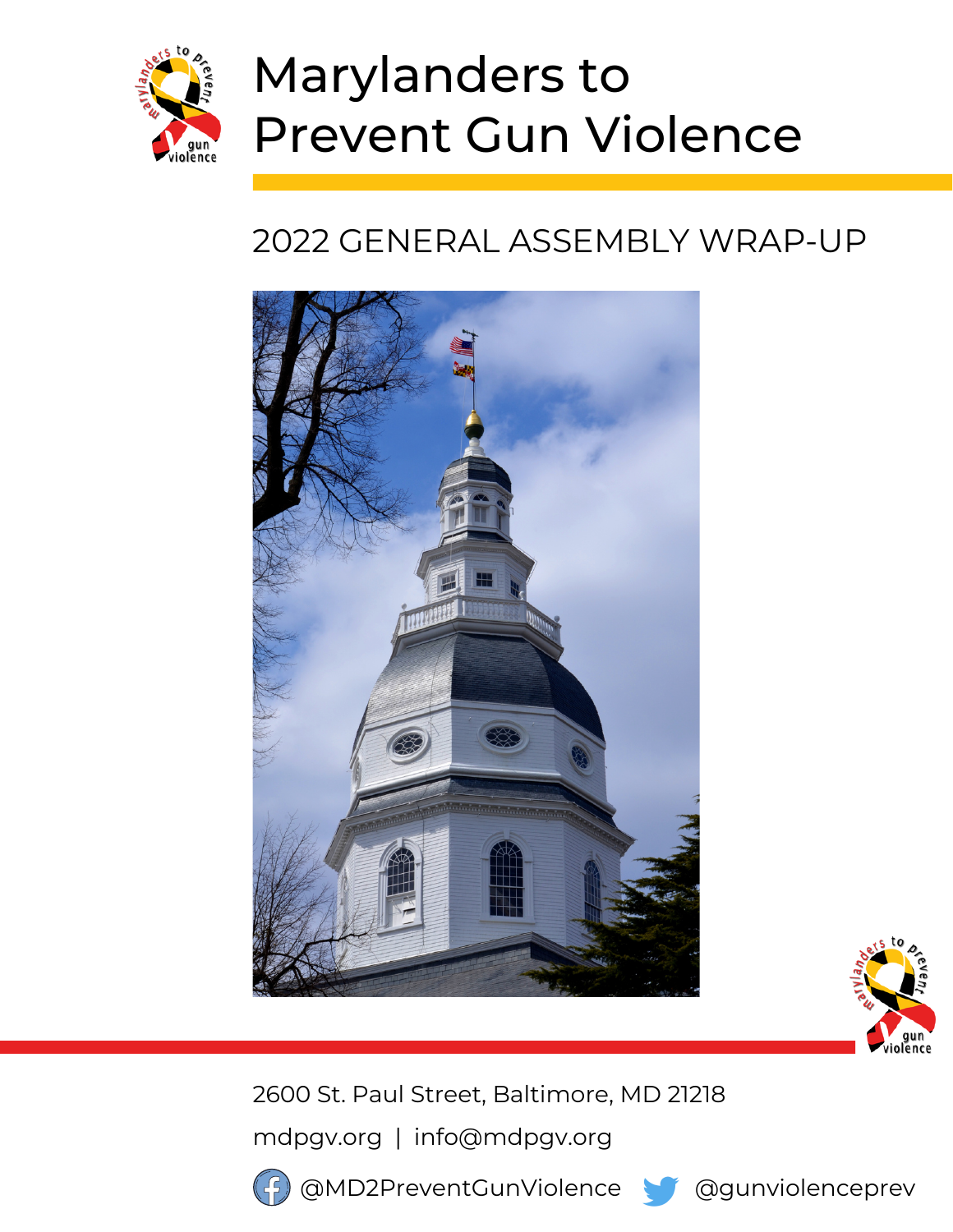The 2022 Maryland General Assembly Legislative Session was a mixture of in-person and virtual hearings depending on when the hearing took place and which chamber was acting. Important questions about legislative accessibility are being asked and MPGV strongly believes that more attention should be devoted to these matters before the start of 2023. Gun violence numbers around the country are stunningly high making it essential that legislators focus on solutions backed by data and research. Thanks to our amazing team of volunteers and our partnerships with legislators and national gun violence prevention groups we are making steady progress toward addressing gun violence from a myriad of angles. We know that this is not a problem that can be solved with a single piece of legislation. The reasons why gun violence is so high in the United States are vast and solutions will need to come from addressing the easy availability of guns, caring for victims of trauma, and addressing systemic racism and poverty among other things. We celebrate the successes we have from the 2022 session even as we begin to look to 2023. Thank you for your support in this journey to save lives.

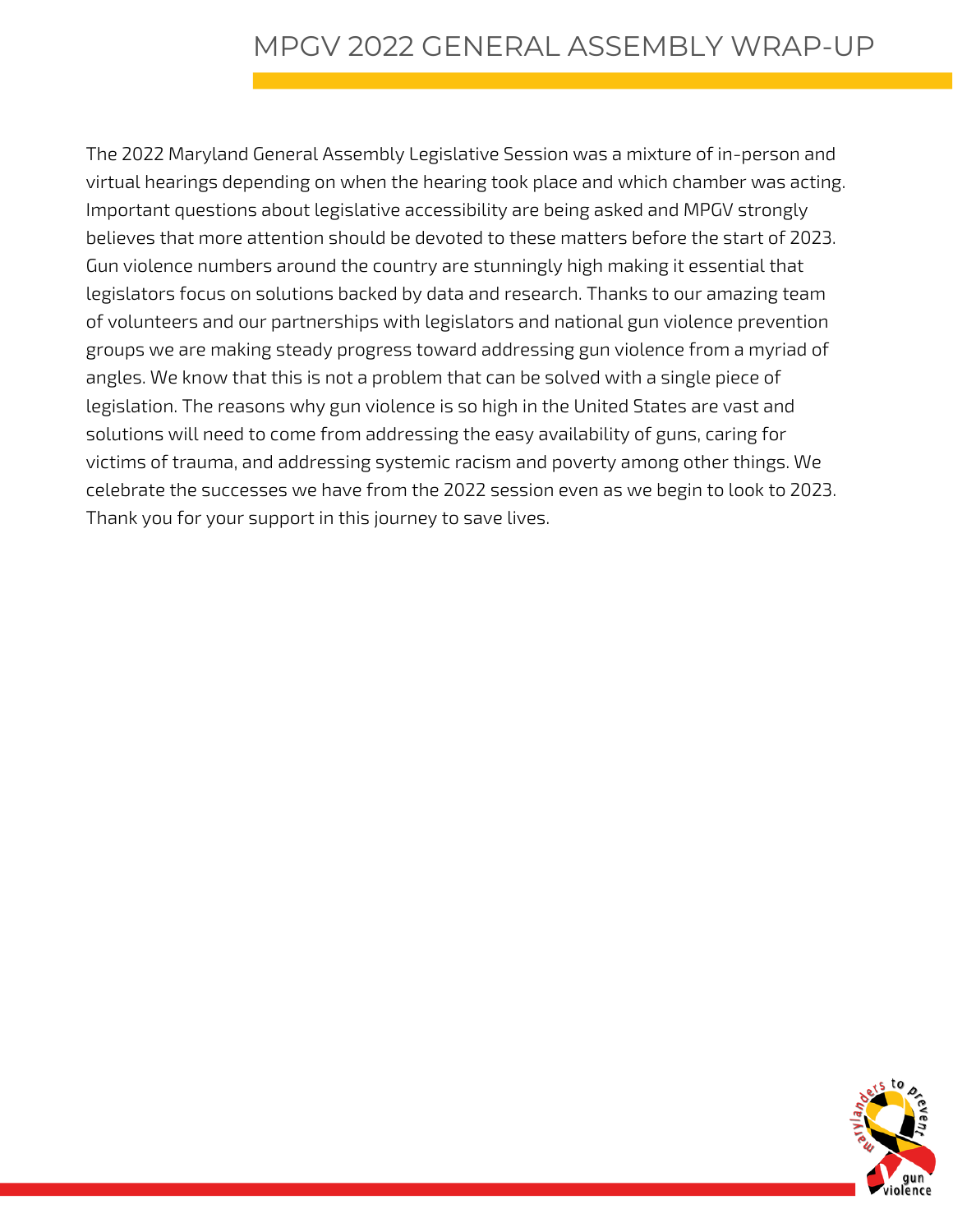#### THE WINS:

#### Ghost Guns (SB387/HB 425) - Public Safety - Untraceable Firearms

MPGV and other gun violence prevention groups have been working for four years to address the growing problem of untraceable firearms commonly referred to as ghost guns. The dynamic shifted this year at the federal level with efforts being made to curb the availability of unserialized gun parts. This year's bill, sponsored by House and Senate leadership at the request of Attorney General Brian Frosh, was designed to work in tandem with the proposed federal rulemaking, to operate in the case of no federal rule, and most importantly to fill the gaps that the federal government could not address with a regulatory rule. MPGV helped to organize national advocacy groups to work with the Attorney General's office to craft a new bill that addressed the myriad of concerns presented by the growth of this source of guns as well as the existing stockpiles of guns and parts. Senator Susan Lee and Delegate Lesley Lopez defended the legislation in their respective chambers, with Lopez in particular showing a masterful understanding of the issue, the law, and the regulations to ensure the bill was not weakened by amendments. The Senate passed the bill with bipartisan support. After accepting the Senate changes, the House sent the bill to Governor Hogan who allowed the bill to pass into law without his signature. The law goes into effect June 1, 2022 with current owners of ghost guns and parts having until March 1, 2023 to comply. In the days following the passage of Maryland's ghost gun ban, the federal government moved to finalize the new ATF regulation which will go into effect on August 24, 2022.

Firearm Dealer Security (HB1021) - Public Safety - Licensed Firearm Dealers - Security Requirements During the 2020 legislative session, MPGV partnered with Brady United Against Gun Violence in their efforts to curb the diversion of guns into criminal markets by reducing the ability of gun thieves to target gun dealers/shops through mandated security measures taken by the Federal Firearm Licensees. This year, Speaker Adrienne Jones' bill HB1021, took a similar approach by mandating certain security measures and setting the consequences of a failure to comply with suspension and/or revocation of FFL license. The bill passed the General Assembly and was vetoed by the governor. The veto was overturned by the General Assembly prior to session end and becomes law on October 1, 2022.

## Funding for Violence Prevention (SB350/HB1005) - Maryland Medical Assistance Program -

Community Violence Prevention Services

This legislation, sponsored by Senator Charles Sydnor and Delegate Stephanie Smith, mandates that the Maryland Medical Assistance Program shall provide community violence prevention services to individuals who have been exposed to community violence, have a personal history of injury

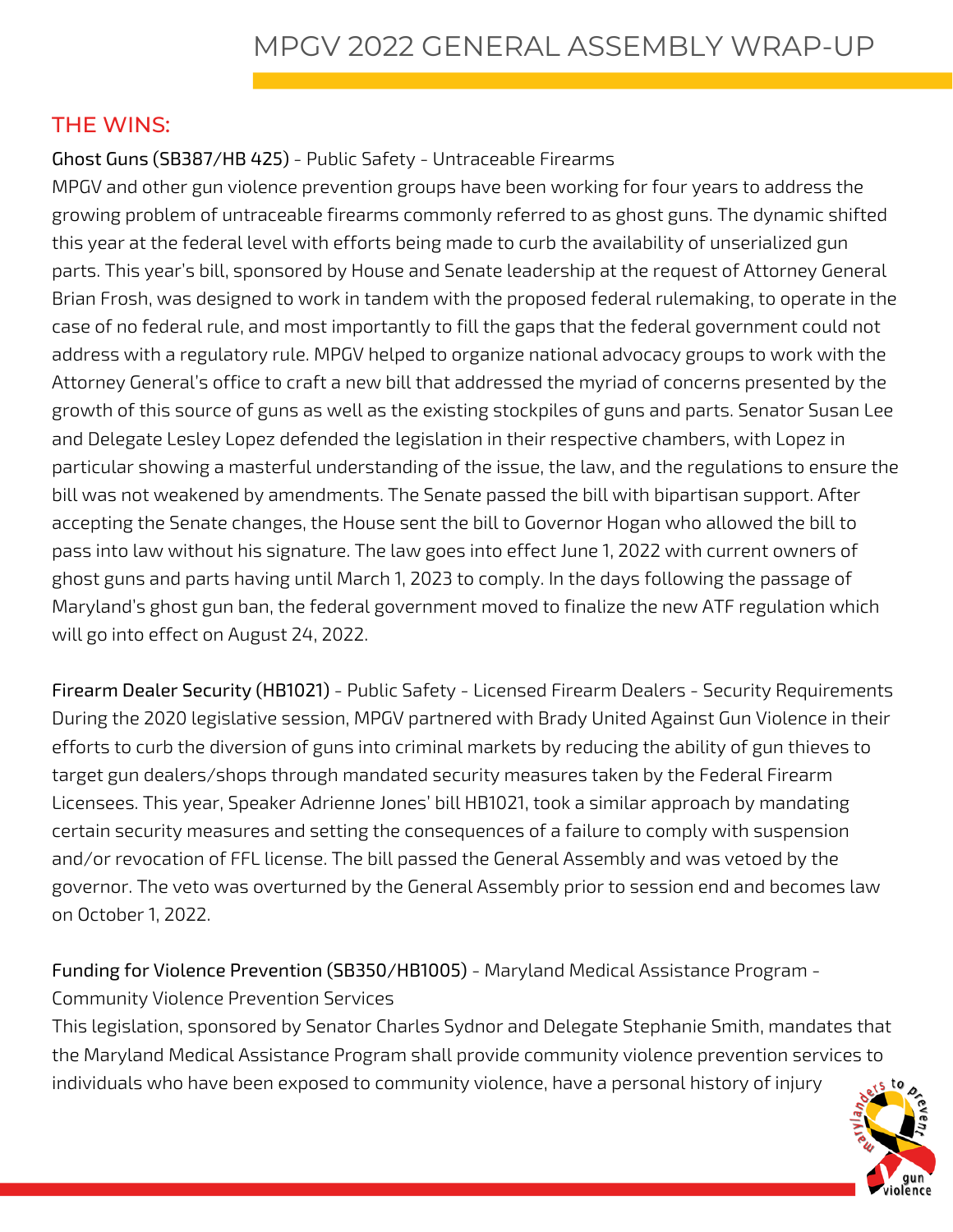#### THE WINS:

#### Funding for Violence Prevention (cont.)

sustained from community violence, and been referred by a certified or licensed health care or social services provider. It mandates that a certification and training program be established by January 2023.

Maryland Gun Center (SB861) - Public Safety - Firearm Crimes - Enforcement Center, Offenses, and Procedures

Originally sponsored by Senator Pam Beidle, it gained sponsors Will Smith, Jeff Waldstreicher, Jack Bailey, Jill Carter, Robert Cassilly, Shelly Hettleman, Michael Hough, Susan Lee, Charles Sydnor, Ron Watson, and Chris West. This bill expands the existing Maryland State Police Gun Center as a statewide firearms enforcement center for tracking, screening, and vetting of all firearm crimes committed in the state. It also requires the creation and maintenance of a statewide database to track firearm crime. In addition, it provides that the State may appeal a trial court decision excluding evidence seized in violation of the state or federal constitutions. Lastly, it requires the Corrections Department to report certain cost-of-living statistics and information related to race, age, sex of inmates, disaggreated by job classification and wage scale. The governor signed the bill on April 21 and the law goes into effect October 1, 2022.

### CONTINUING EFFORTS:

Child Access Prevention (CAP) (SB676/HB659) - Firearms Safety - Storage Requirements and Youth Suicide Prevention (Jaelynn's Law)

Delegate Dana Stein first introduced a version of a stronger CAP law in the 2013 General Assembly Session. In the years since, countless lives have been lost and forever altered due to entirely preventable gun violence. One of those, Jaelynn Willey, was killed in a high school shooting in 2018. This is one of the most researched areas of gun violence prevention and the data clearly shows that strong child access prevention laws work. This year our legislative efforts were joined by more than 25 public health organizations and experts calling attention to the youth mental health crisis and the easy access youth have to lethal means. We call on Maryland House and Senate leadership to prioritize Jaelynn's Law in 2023.

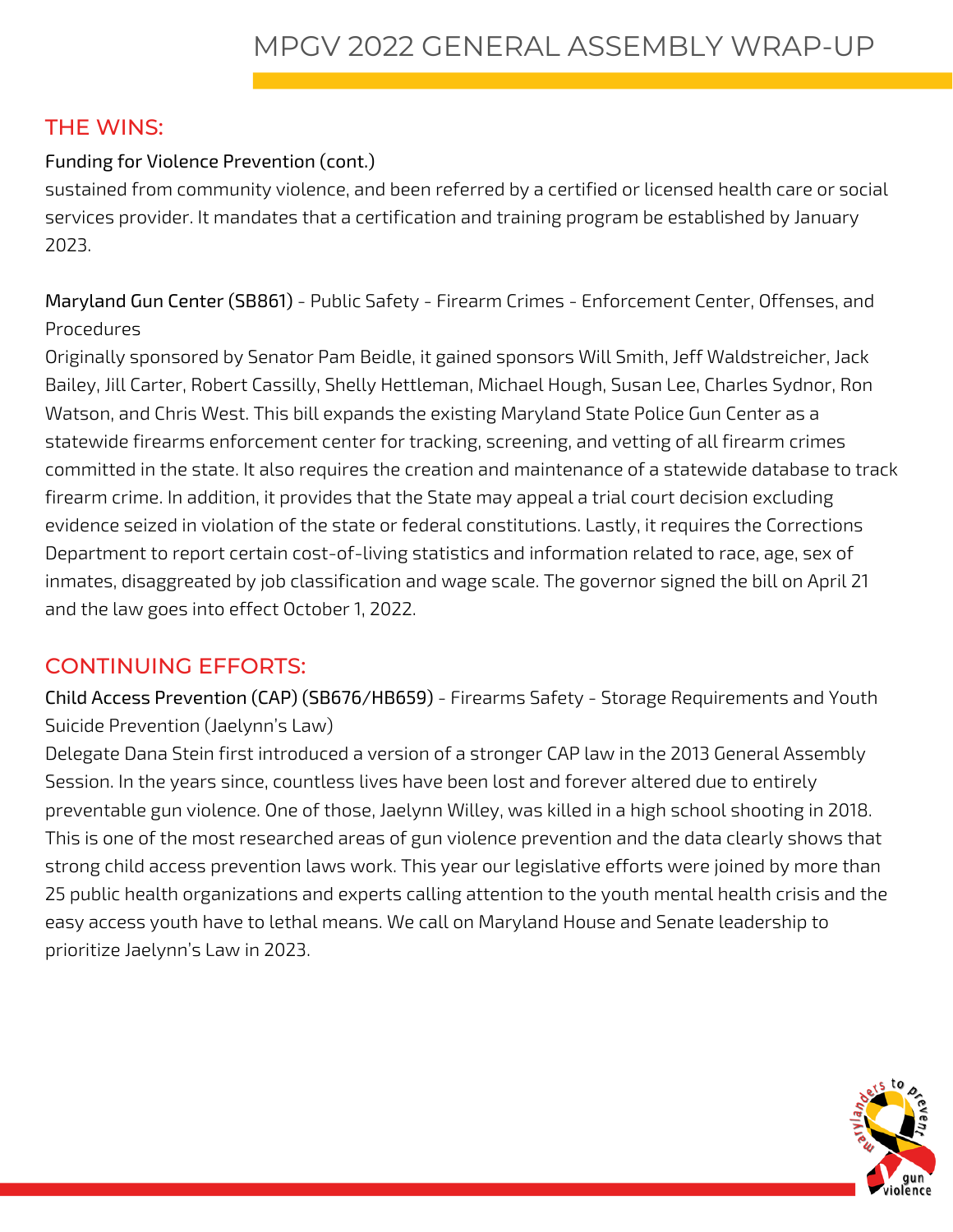#### CONTINUING EFFORTS:

Guns at Polling Sites (SB329/HB 30) - Election Law - Polling Sites - Firearm Prohibitions - This legislation sponsored by Delegate Shaneka Henson and Senators Jeff Waldstreicher and Bill Ferguson sought to prohibit the carrying of firearms at or near polling sites. Inspired by concerns of violence for upcoming elections, lawmakers sought to limit the potential of any events to escalate to deadly violence. It is widely believed that the events of January 6 were very much mitigated by D.C.'s strong gun laws. Unfortunately, the bill did not reach a vote in either chamber.

Holding Gun Industry Legally Accountable (SB873/HB1396) - Public Safety - Firearm Industry Members - Public Nuisance

Sponsored by Senators Jeff Waldstreicher and Will Smith and Delegate Vanessa Atterbeary. With nearly every American industry and product, civil liability can be used as an important check on irresponsible manufacturers and sellers—but not the gun industry. When Congress passed the Protection of Lawful Commerce in Arms Act (PLCAA) in 2005, our leaders made the gun industry immune from nearly all lawsuits, leaving families of gun violence victims without an avenue to seek justice regardless of unreasonable, illegal, or reckless behavior that leads to harm. This bill received a hearing in the House Judiciary committee this session and stalled. MPGV looks forward to continuing these efforts in 2023.

#### SUCCESSFULLY OPPOSED BAD BILLS:

Every year a slew of bills designed to chip away at existing gun violence prevention law are attempted. MPGV is happy to report that no bills we advocated against were passed into law. In this election year, it is worth highlighting the legislators bringing particularly problematic bills in an effort to weaken our gun laws and allow more guns into more public spaces. In particular, there is a national movement fueled by the NRA to shift state law from requiring a permit to legally carry a firearm to becoming permitless or having a permit system with little to no limiters… what they like to refer to as "Constitutional Carry." In 1960, most U.S. states required some form of permitting to allow individuals to legally carry firearms into public spaces (if they allowed public carry at all). Only two states were considered "Shall Issue" states, meaning that a state must issue a license if their standards are met. The NRA has been steadily chipping away at those protections for over 40 years, which at their best required some sort of training and certification to determine whether someone was appropriate to publicly carry firearms. This year the number of states that are considered "Shall Issue" or "Permitless" has jumped to 25. These states remove all or almost all of those protections and allow even the least qualified person to have firearms in public spaces in contrast to